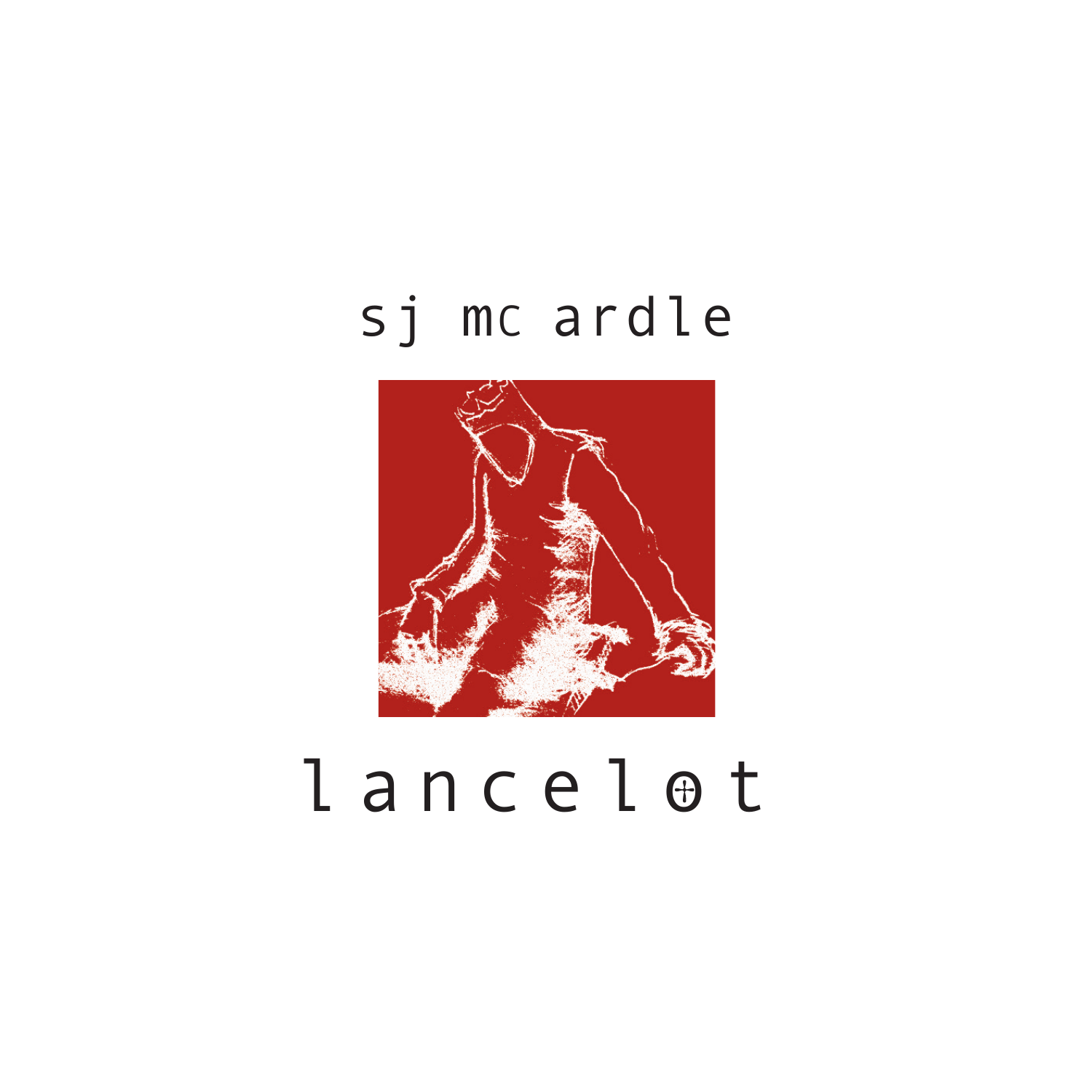1. Agamemnon's Bath (3:14)

It's getting hot, it's getting hot<br>It's getting hot, it's getting hot<br>The proup just know the affernoon<br>Whill be hotter still and I<br>Am not prepared for all this heat<br>I'm not prepared for all this heat<br>In not prepared for a

In the bath of Agamemnon Through the steam and everything You can still see justice coming And if you listen closely 'No fair' cries the tailor 'No fair' cries the king In the bath of Agamemnon Through the steam and everything

Old Agamemnon came home late<br>Fighting Trojans for ten years<br>Poor Clytaemnestra got a fright<br>He wasn't alone, which confirmed<br>her fears<br>And they weren't prepared for all this<br>They weren't prepared for all this<br>heat

SJ McArdle - acoustic and electric<br>guitars, mandolin, harmonica,<br>Josh Johnston - organ<br>Sean McGeeney - bass<br>James Mackin - drums Derek Turner - electric guitar riff Stewart Agnew, SJ McArdle backing vocals

That time of year again Maybe it's something in the air It started in September, it was over by December These things happen over christmas

2. The Raging of the Sea (3:09)

Or they do to me anyway Sometimes doing well is as unromantic as hell

If I could have been beside you When it counted, I'd have held you crushed you small against the raging of the sea And jealously I would have prized it

chasing my tail again If I keep up I'll probably catch it Maybe just in time to see I'm almost in my prime And I've got nothing done There's so much I wanted to achieve Time's wasting away while I am finding things to say

Let's you and me be pioneers Let's never let it get too late again

Idealists and realists Atlantis and Brigadoon Hendrix and Gene clark and Baudelaire and Joan of Arc Poor Lancelot is in his grave Along with all the things he tried to save They're all gone, it's up to us to follow on

SJ McArdle - acoustic and electric guitars, vocal Josh Johnston - organ Sean McGeeney - bass James Mackin - drums

3. Up Grove Hill (3:24)

This place didn't used to be this pretty They only put those lampposts up last year And when those flowers bloom in April The time for wandering will be here The time for wandering will be here We took our troubles and we pushed them

Up Grove Hill in the autumn We took our troubles and we rolled Down Grove Hill in the spring We've fallen in and out of love,<br>More times than we care to admit<br>At least it's always with each<br>other<br>It helps when things get hard and<br>go to shit<br>Helps when things get hard and go<br>helps when things get hard and go<br>to shi It's not often two people see the<br>same way<br>When they're tired and it's late<br>You, my lover, noticed that new bench there I saw the new lights at the gate I saw new light at the gate SJ McArdle - acoustic and electric guitars, mandolin, vocal Josh Johnston - piano Sean McGeeney - bass James Mackin - drums 4. Time And Again (2:56) I have a bruise shaped like you A black mark on my chest What am I to do? Oh, christine Oh, christine There was a time I laughed at crap You taught me not to I am in a trap Oh, christine Oh, christine <sup>I</sup> have your name Not your focus or your memory But <sup>I</sup> have your name Some things will turn up time and<br>again<br>Others always live here<br>How about that<br>Oh, Christine Oh, christine SJ McArdle - acoustic and electric guitars, vocal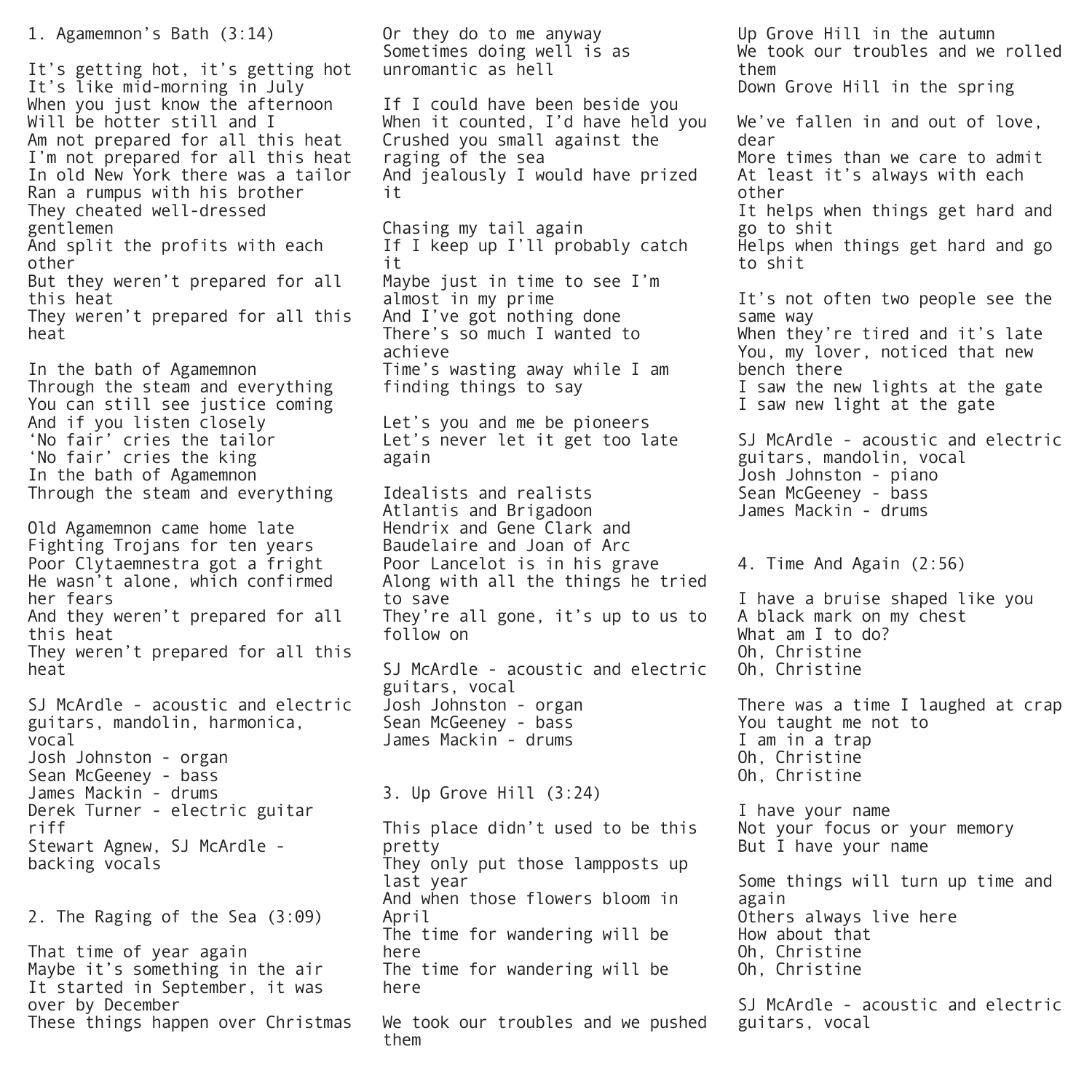Josh Johnston - organ, piano Sean McGeeney - bass<br>James Mackin - drums Stewart Agnew - backing vocals

5. St. Stephen's Day (3:55)

I've waited so long to say this I'd almost convinced myself<br>I had nothing to say<br>I've steered away from all this sadness<br>Sadness I've steered myself<br>There was nothing in the way

And you looked just right for me I told myself that I could do it They say that being friends Will make it harder in the end And they say that only friends Will help you through it

We've been around this block a few times You could almost say That this is our block But drive a route long enough and<br>vou'll see You get so bored you'll count<br>The seconds on the clock

Why do we always sit around this way?<br>Stare each other in the face<br>Do we have nothing to say?<br>Every day is like St. Stephen's<br>Day<br>And we are sated and bored<br>We always sit around this way

SJ McArdle - acoustic guitar,<br>harmonica, vocal<br>Aideen Morrissey - cello

6. Juniper Tree (3:38)

<sup>I</sup> spied <sup>a</sup> girl with eggs in <sup>a</sup> basket <sup>I</sup> lost my head seeking apples in <sup>a</sup> casket And where <sup>I</sup> fell now grows <sup>a</sup> tree What bitter fruit now lies in its lee

Tear up the roots, let him go free

If only the birds would sing that<br>for me<br>Tear up the roots, let him go free<br>Sing from the thick of my juniper tree

Nobody noticed when I fell And where I lie nobody can tell Only one person knows my fate What bitter fruit is mine while I wait

I read the tale of a juniper tree Now something similar has happened to me But in that tale birds didn't refuse What better fruit for a tree to produce?

SJ McArdle - acoustic and electric guitars, vocal Josh Johnston - piano Sean McGeeney - bass James Mackin - drums Kevin Branigan - violin Garret Brady, Neil McAvinia backing vocals

7. Heaven In Here (3:24)

I shoot a question Aimed at your eye You turn your head It goes harmlessly by And you still always talk like You couldn't care less See I know you could By the way that you've dressed

Still we hug and we don't kiss We've been doing it for years It's great and it's golden Yeah, it's heaven in here

You say I've lost weight I say I like your hair And you tell me you've lost him And I say it's not fair And I don't say I want you And you don't look surprised And still I shoot questions Aimed at your eyes

SJ McArdle - acoustic and electric guitars, vocal

Josh Johnston - organ Sean McGeeney - bass<br>James Mackin - drums Gillian Durnin - backing vocals

8. Little Bird (2:39)

Somebody's sinned in the ranks of<br>the heavens<br>Every angel at sixes and sevens<br>Nobody knows what the hell to do<br>And a little bird says I'm in love<br>with you

I'd give up all I have gathered<br>here<br>Don't mind becoming what I've<br>always feared Something old for something new And a little bird says I'm in love with you

I'll sink your ships if that's what it takes Nothing so tender as the heart that breaks I'll sink your ships and I'll drown your crew And a little bird says I'm in love with you

SJ McArdle - acoustic and electric guitars, vocal Sean McGeeney - bass James Mackin - drums

9. First Of September (3:32)

I kept the page I wrote it on Written slightly bigger than elsewhere The date mark has a circle 'round it The bottom says it's Labor Day<br>Somewhere<br>If we were meeting friends of<br>Yours<br>I'd never write it in<br>I never really liked them anyway There's a touch of winter in the air It's getting harder to remember Exactly what it was we promised we would do<br>One year ago today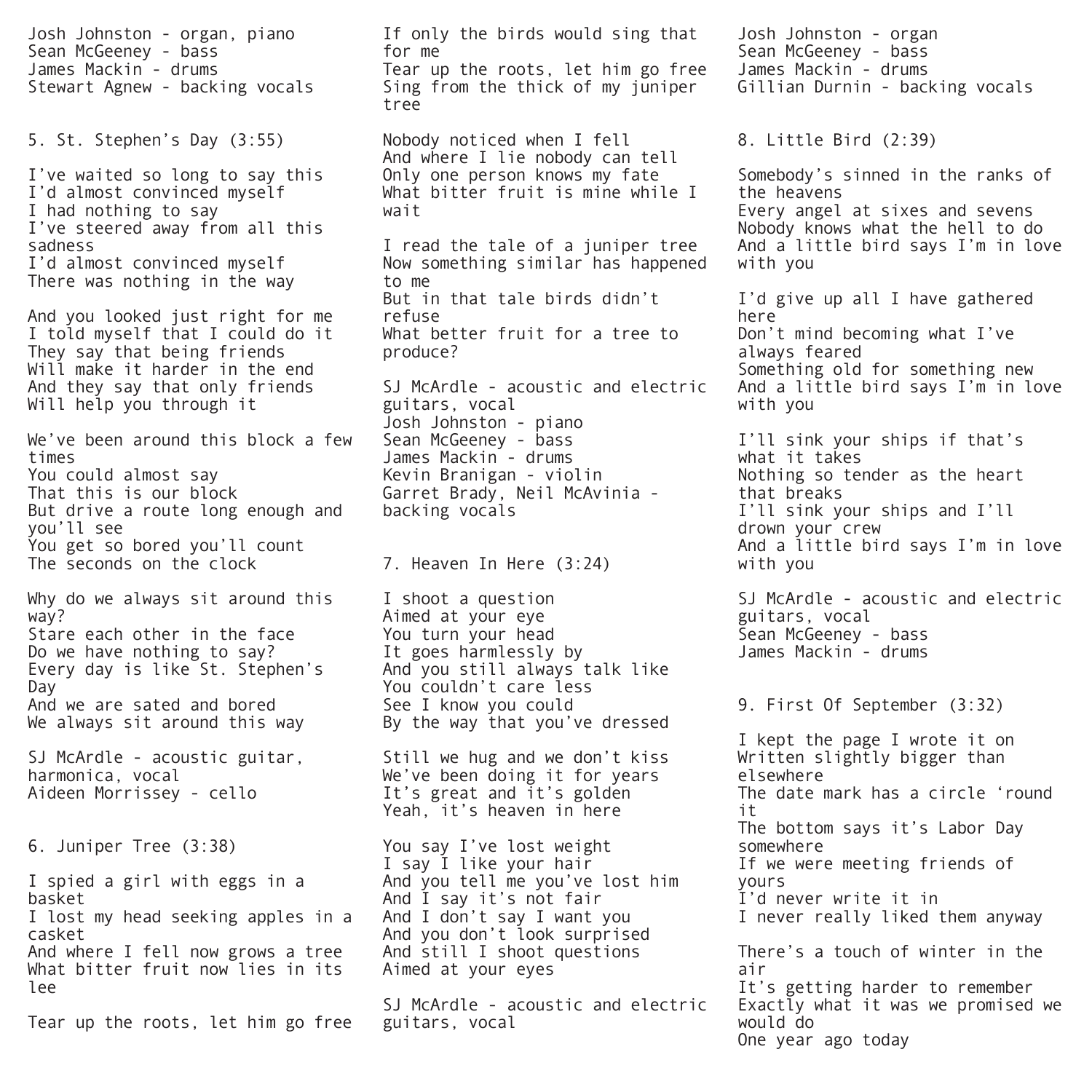The First of September

What had we planned that autumn<br>day?<br>What had we decided we could do?<br>It's in red, it must have been<br>important<br>important<br>Just to let it go<br>Just to let it go She couldn't tell the past at all<br>She couldn't tell the past at a Last year's diary is a dangerous<br>thing<br>Speaks only the bones of truth and<br>sin<br>sin<br>sin<br>sin<br>sin<br>sin l'd thrown it in the bin<br>would that day have made a<br>divide that day have made a<br>Really made it better?<br>Nould it have changed

SJ McArdle - acoustic guitar, vocal Josh Johnston - organ James Mackin - drums

Are you sad because the weather's over?<br>Suffering because you didn't make it to the beach?<br> Dreams of romance in golden gardens<br>Washed away with rain and frozen washed away with rain and frozen in with icy speech<br>I always But even I can tell that this year something small has changed

10. What Happened To June? (4:50)

What happened to June?<br>What happened to June?<br>Swept away in a grey balloon<br>That's what happened to June

Are you blue because the sky is grey now? And the oranges of dawn are now the reds of afternoon? Everyone's going into hiding <sup>A</sup> dunce hat on the sun, <sup>a</sup> laurel wreath around the moon<br>Your heart's black and blue from<br>being always pushed around<br>Then the weather breaks like china busted on the ground

Don't be upset because it's over Don't be losing hope because the summer birds have flown After christmas comes the thaw, love After long, long nights and being frozen to the bone My season will be swept away, and yours come charging in Oh the turning of the wheel and the pulling of the pin

SJ McArdle - electric and 12 string acoustic guitars, vocal Sean McGeeney - bass James Mackin - drums

11. Morning creeping In (4:12)

Hold me close or never be mine Hold me close or never be mine Tomorrow's not an option By then the beguine'll have begun Hold me close or never be mine

Kiss me now or that's the end of it Kiss me now or that's the end of i<sup>+</sup> I know I'm impatient With a tendency to be blunt Kiss me now or that's the end of it

You are Marie-Antoinette And I a trembling baronet Picking at your coverlet

Tonight is young but morning's creeping in Tonight is young but morning's creeping in I know I'm over-eager A sweating little-leaguer Tonight is young but morning's creeping in

SJ McArdle - 12-string acoustic guitar, harmonica, vocal Sean McGeeney - bass James Mackin - drums

12. Rosemary Has A Problem (3:19)

Rosemary has a problem<br>Her bills just won't come out<br>right<br>And she shares it in her workplace<br>And she shares it in her workplace<br>But her friends' advice doesn't<br>whil it always be like this?<br>And she muses on solutions<br>But t

Rosemary, if we were you<br>We are sure we'd do it better<br>But it's your place to be<br>And it's our place to see<br>What you do

Rosemary has a problem Now that Bill's just not around He is William, he is Liam But she calls him Bill because she likes the sound And she guesses that he's left her Like in some old country song She cries when she sees his things<br>there And she laughs at herself, but it's been so long

Rosemary's solved her problems Although it still smarts a bit But with a little ingenuity With a little heart, with a little wit She's surprised at how easily She can make her rent and rates She's a thousand other women She's a thousand blind dates

SJ McArdle - 12-string acoustic guitar, mandolin, vocal

All songs written by Stephen Joseph McArdle, © <sup>2003</sup> Lyrics used by permission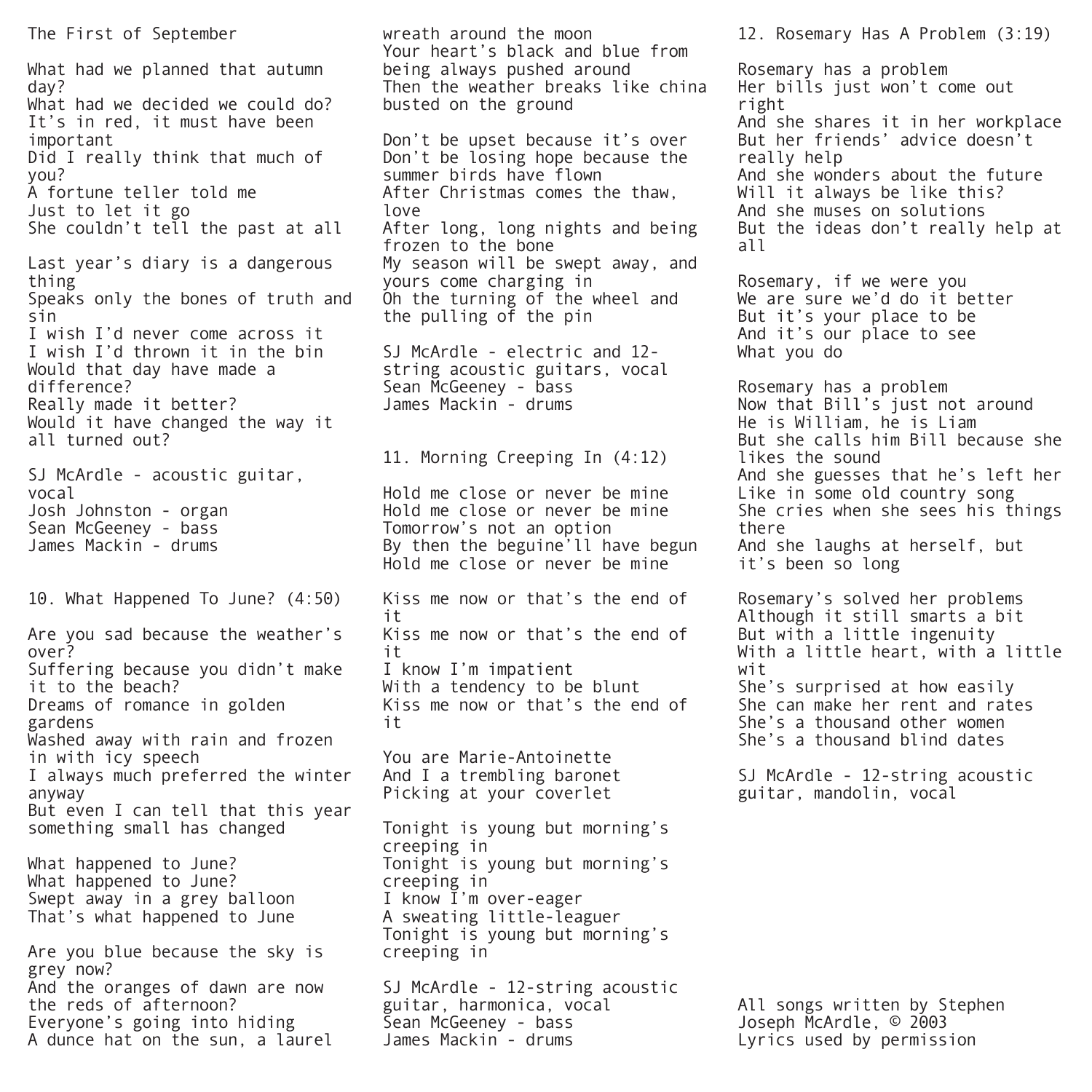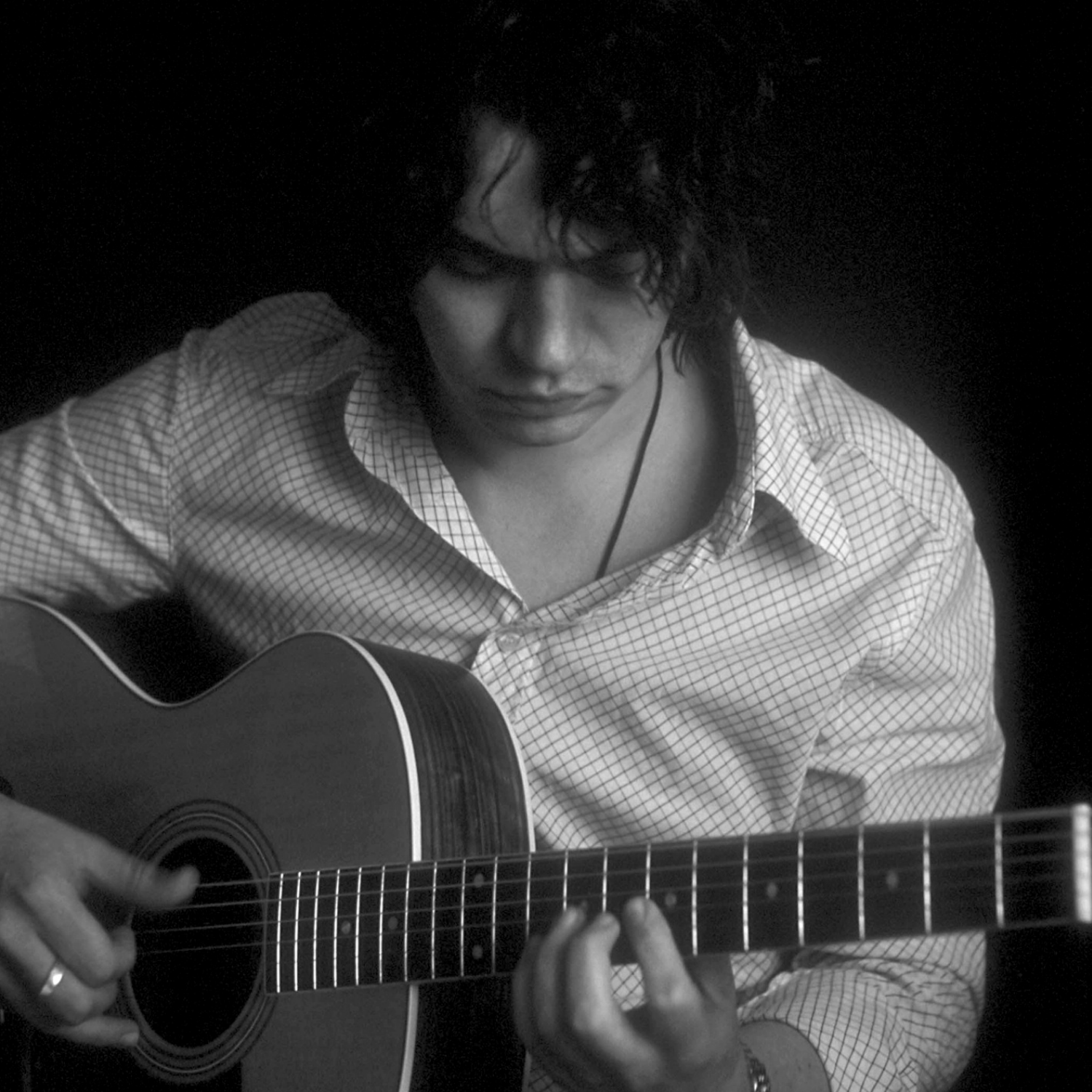All songs written by Stephen Joseph McArdle

Produced by Derek Turner Recorded and mixed by Derek Turner and Jason Varley at Tumbleweed Studios, Dundalk

> Mastered by Robyn Robbins at Mid Atlantic Digital, Enniskillen



Sleeve design by caoimhe Mulroy at Once Upon Design

Photos by John Durnin

Mural: Faith, Bridge of Peace, Drogheda

Front cover image by Neil McAvinia after Lancelot's Remorse by Gustave Doré, 1832-1883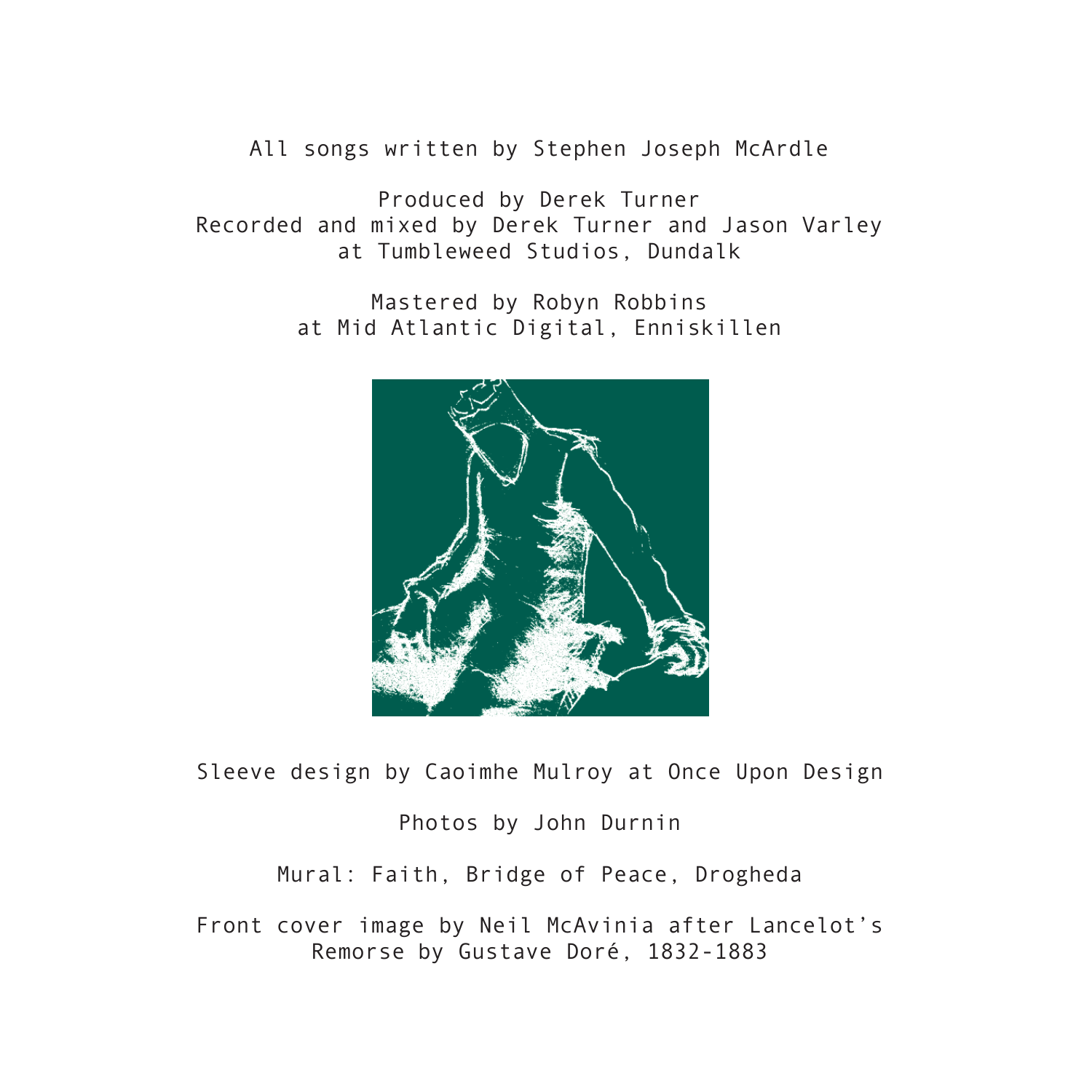Thanks: everyone who worked so hard on the music and artwork for this record; Rita Havez and ciarán McArdle at Eurosource; conor McArdle; Mark Deary.



Special thanks: Andrea, Joe, Helen and my family and friends.